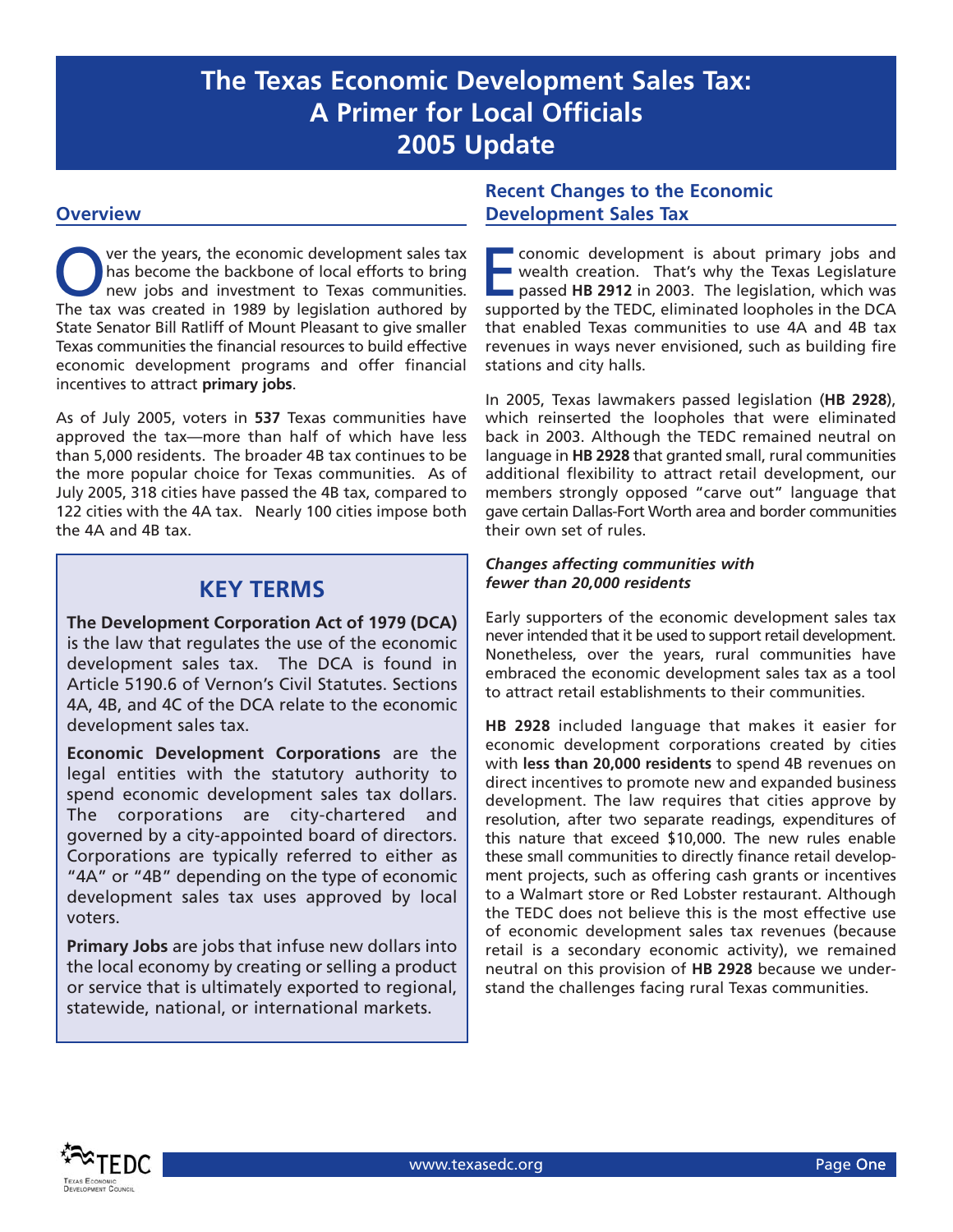| Special Interest Carve-Outs                                                                                                                                                                                                                                                                                                                         |                                                            | The DCA defines a primary job as a job that is: (1) avail-                                                                                                                                                                                                                            | Differences Between the 4A and 4B                                                                                                                                                                                   | > Projects designed to attract new military missions, prevent                                                                                                                                                                                                                     |
|-----------------------------------------------------------------------------------------------------------------------------------------------------------------------------------------------------------------------------------------------------------------------------------------------------------------------------------------------------|------------------------------------------------------------|---------------------------------------------------------------------------------------------------------------------------------------------------------------------------------------------------------------------------------------------------------------------------------------|---------------------------------------------------------------------------------------------------------------------------------------------------------------------------------------------------------------------|-----------------------------------------------------------------------------------------------------------------------------------------------------------------------------------------------------------------------------------------------------------------------------------|
| Certain<br>Perhaps the most potentially damaging aspect of HB<br>2928 are the various geographic carve-outs.                                                                                                                                                                                                                                        |                                                            | or services of that company are ultimately exported to<br>products<br>able at a company for which a majority of the                                                                                                                                                                   | Economic Development Sales Tax.                                                                                                                                                                                     | P<br>the closure of existing missions, and redevelop<br>closed or realigned military base. NEW                                                                                                                                                                                    |
| communities in the border region and the Dallas-Fort<br>Worth area succeeded in winning language that allows                                                                                                                                                                                                                                        |                                                            | regional, statewide, national, or international markets,<br>infusing new dollars into the local economy; and (2)<br>included in one of the following sectors of the North                                                                                                             | lars. It is in no way intended to substitute for the<br>"his practitioners guide offers a quick snapshot of what<br>you can do with economic development sales tax dol-                                             | General airport facilities for communities located 25<br>miles from US/Mexico border only. NEW<br>A                                                                                                                                                                               |
| them to play by their own set of rules. For example:                                                                                                                                                                                                                                                                                                |                                                            | American Industry Classification System (NAICS)                                                                                                                                                                                                                                       | advice and counsel of your local attorney or the in-depth                                                                                                                                                           |                                                                                                                                                                                                                                                                                   |
| Certain "land-locked" economic development corporations<br>À                                                                                                                                                                                                                                                                                        | 111                                                        | Crop Production                                                                                                                                                                                                                                                                       | training materials you receive at one of the TEDC's                                                                                                                                                                 | AB projects with voter approval.                                                                                                                                                                                                                                                  |
| in Dallas and Harris counties are now authorized to                                                                                                                                                                                                                                                                                                 | 112                                                        | Animal Production                                                                                                                                                                                                                                                                     | regional training seminars.                                                                                                                                                                                         |                                                                                                                                                                                                                                                                                   |
| development projects. Essentially, the provision<br>use 4B revenues to finance direct incentives for retail                                                                                                                                                                                                                                         | 113                                                        | Forestry and Logging                                                                                                                                                                                                                                                                  | 4A Eligible Projects                                                                                                                                                                                                | 4B Eligible Projects                                                                                                                                                                                                                                                              |
| enables a handful of suburban communities to operate                                                                                                                                                                                                                                                                                                | 11411                                                      | Commercial Fishing                                                                                                                                                                                                                                                                    |                                                                                                                                                                                                                     |                                                                                                                                                                                                                                                                                   |
| under the rules established to address the needs of                                                                                                                                                                                                                                                                                                 | 115                                                        | g<br>Support Activities for Agriculture a                                                                                                                                                                                                                                             | facilities, improvements,<br>Land, buildings, equipment,                                                                                                                                                            | > Everything authorized under 4A of the DCA, including                                                                                                                                                                                                                            |
| rural Texas.                                                                                                                                                                                                                                                                                                                                        | $211 - 213$                                                | Forestry<br>Mining                                                                                                                                                                                                                                                                    | and expenditures related to:                                                                                                                                                                                        | retail and commercial projects with the same restrictions.                                                                                                                                                                                                                        |
|                                                                                                                                                                                                                                                                                                                                                     |                                                            |                                                                                                                                                                                                                                                                                       |                                                                                                                                                                                                                     |                                                                                                                                                                                                                                                                                   |
| Certain economic development corporations near the<br>A                                                                                                                                                                                                                                                                                             | 311-339<br>221                                             | Manufacturing<br>Utilities                                                                                                                                                                                                                                                            | recycling, small warehouse and corporate headquarter<br>Manufacturing, industrial, research & development,                                                                                                          | > Water supply facilities (with a special election and                                                                                                                                                                                                                            |
| border are now authorized to spend 4A and 4B revenues                                                                                                                                                                                                                                                                                               |                                                            | Wholesale Trade                                                                                                                                                                                                                                                                       | facilities, and distribution centers.                                                                                                                                                                               | specific ballot language).                                                                                                                                                                                                                                                        |
| for the development or expansion of general airport<br>facilities                                                                                                                                                                                                                                                                                   | 48-49<br>42                                                | Transportation and Warehousing                                                                                                                                                                                                                                                        |                                                                                                                                                                                                                     | Projects that improve a community's quality of life,<br>A                                                                                                                                                                                                                         |
|                                                                                                                                                                                                                                                                                                                                                     | 51                                                         | Information, excluding movie theaters                                                                                                                                                                                                                                                 | Closed or realigned military bases.<br>A                                                                                                                                                                            | including parks, professional and amateur sport and                                                                                                                                                                                                                               |
| Economic development corporations in Hidalgo County                                                                                                                                                                                                                                                                                                 |                                                            | (51213) and drive-in theaters (512132)                                                                                                                                                                                                                                                |                                                                                                                                                                                                                     | athletic facilities, tourism and entertainment facilities,                                                                                                                                                                                                                        |
| sales tax revenues on sewer or solid waste disposal<br>are now authorized to spend economic development<br>facilities, airports, and ports.                                                                                                                                                                                                         | 523-525                                                    | Financial Investments and Related Activities;<br>Insurance Carriers, Related Activities; Funds,<br>Securities, Commodity Contracts, and Other<br>Trusts, and Other Financial Vehicles                                                                                                 | > Job training for primary jobs and commercial/retail.<br>Business airport facilities and port-related facilities.<br>A                                                                                             | expenditures that promote new or expanded business<br>affordable housing, and other improvements or<br>activity that create or retain primary jobs.                                                                                                                               |
| may now issue Industrial Revenue Bonds (IRBs) for<br>Economic development corporations in Hidalgo County<br>Â                                                                                                                                                                                                                                       | 5413, 5415, 5416,                                          | Scientific Research and Development Services                                                                                                                                                                                                                                          | Clean up of contaminated project sites (with a special<br>A                                                                                                                                                         | > Projects designed to attract new military missions, prevent<br>the closure of existing missions, and redevelop a                                                                                                                                                                |
| infrastructure projects that do not create primary jobs.                                                                                                                                                                                                                                                                                            | 5417, and 5419551                                          | Management of Companies and Enterprises                                                                                                                                                                                                                                               | election and specific ballot language)                                                                                                                                                                              | closed or realigned military base. MEN                                                                                                                                                                                                                                            |
|                                                                                                                                                                                                                                                                                                                                                     | 56142                                                      | Telephone Call Centers (NEW)                                                                                                                                                                                                                                                          |                                                                                                                                                                                                                     |                                                                                                                                                                                                                                                                                   |
|                                                                                                                                                                                                                                                                                                                                                     | 922140                                                     | Correctional Institutions                                                                                                                                                                                                                                                             | $\blacktriangleright$ Infrastructure assistance to retail or commercial projects.                                                                                                                                   | > Solid waste disposal facilities in Hidalgo County. NEW                                                                                                                                                                                                                          |
|                                                                                                                                                                                                                                                                                                                                                     | 928110                                                     | National Security (NEW)                                                                                                                                                                                                                                                               |                                                                                                                                                                                                                     |                                                                                                                                                                                                                                                                                   |
|                                                                                                                                                                                                                                                                                                                                                     |                                                            |                                                                                                                                                                                                                                                                                       | Business-related sewer utilities and site<br>A                                                                                                                                                                      | Direct incentives for retail development in communities<br>Â                                                                                                                                                                                                                      |
| Legislative History                                                                                                                                                                                                                                                                                                                                 |                                                            |                                                                                                                                                                                                                                                                                       | improvements. NEW                                                                                                                                                                                                   | with fewer than 20,000 residents and certain land-locked<br>cities in Dallas and Harris counties.                                                                                                                                                                                 |
| Over the past 15 years, Texas lawmakers have passed dozens of laws pertaining to the economic development sales tax.<br>development sales tax revenues from traditional economic development activities to community development.<br>One of the most significant changes was the creation of the "48" tax in 1991, which broadened eligible uses of |                                                            | economic                                                                                                                                                                                                                                                                              | Beach remediation in Gulf of Mexico communities<br>required or suitable to promote or develop new or<br>expanded business enterprises. NEW<br>A                                                                     |                                                                                                                                                                                                                                                                                   |
| The Texas Legislature has amended Section 4A of the DCA 27 times and Section 4B 36 times. Major legislative changes                                                                                                                                                                                                                                 |                                                            |                                                                                                                                                                                                                                                                                       | 2003<br>2001                                                                                                                                                                                                        | 2005                                                                                                                                                                                                                                                                              |
| to the economic development sales tax statute are presented in the timeline below.                                                                                                                                                                                                                                                                  |                                                            |                                                                                                                                                                                                                                                                                       | Allowable 4A and 4B projects narrowed<br>Allowable 4A and 4B projects expanded to                                                                                                                                   | Restrictions on retail incentives removed for<br>$\mathsf{S}$                                                                                                                                                                                                                     |
| 1991<br>1989<br>1979                                                                                                                                                                                                                                                                                                                                | 1993                                                       | 999<br>1997                                                                                                                                                                                                                                                                           | exclude educational facilities, learning<br>centers and municipal buildings.<br>include research and development facilities.<br>Allowable 4B projects expanded to include<br>water and water conservation programs. | Allowable 4A and 4B projects expanded to<br>include certain sewer utilities and site<br>certain Texas communities.<br>"Primary jobs" language inserted into DCA,                                                                                                                  |
|                                                                                                                                                                                                                                                                                                                                                     |                                                            |                                                                                                                                                                                                                                                                                       |                                                                                                                                                                                                                     | improvements.<br>limiting retail incentives to infrastructure,                                                                                                                                                                                                                    |
| for broader commu-<br>nity development<br>4B tax authorized<br>projects.<br>4A tax authorized to<br>source for recruiting<br>and retaining manu-<br>facturing and indus-<br>provide funding<br>trial projects.<br>passed, authorizing<br>economic develop-<br>ment corporations.<br>Corporation Act<br>cities to create<br>Development              | eligible to impose<br>4B tax expanded.<br>Number of cities | projects expanded to<br>include targeted<br>Allowable 4A and 4B<br>ion and reten-<br>infrastructure, job<br>job training,<br>educational<br>de targeted<br>creat<br>tion,<br>authorized to<br>undertake 4B proj-<br>. 4A corporations<br>· State reporting<br>requirement<br>enacted. | Performance contract requirement<br>established.<br>Training requirement for 4A/4B corpora-<br>tions and city officials established.                                                                                | Call centers added to definition of primary jobs.<br>Cities authorized to determine the number<br>and term of office (up to six years) of 4A<br>corporation director at any time without<br>corporation directors, and remove a 4A<br>job training, and promotional expenditures. |
|                                                                                                                                                                                                                                                                                                                                                     |                                                            | ties.<br>and<br>facil<br>ects with voter<br>approval.                                                                                                                                                                                                                                 |                                                                                                                                                                                                                     | • Allowable use of 4A and 4B revenues<br>expanded for military related projects<br>cause.                                                                                                                                                                                         |
| <b>FRIEDC</b>                                                                                                                                                                                                                                                                                                                                       | www.texasedc.org                                           | Page Two                                                                                                                                                                                                                                                                              | <b>PATEDC</b>                                                                                                                                                                                                       | Page Three<br>www.texasedc.org                                                                                                                                                                                                                                                    |
| Texas Economo;<br>Develoment Coun                                                                                                                                                                                                                                                                                                                   |                                                            |                                                                                                                                                                                                                                                                                       | Texas Econome;<br>Develoment Coun                                                                                                                                                                                   |                                                                                                                                                                                                                                                                                   |